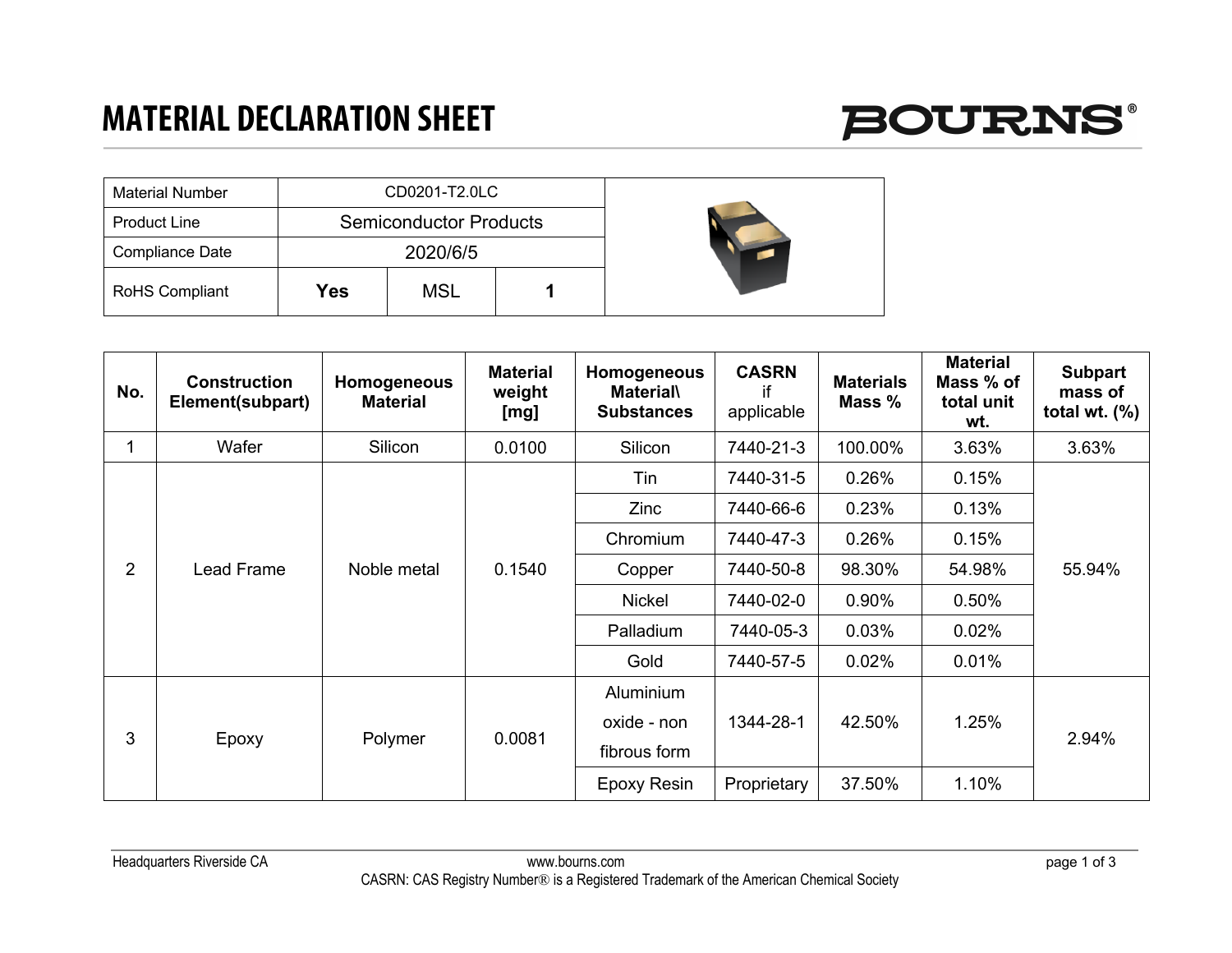## **MATERIAL DECLARATION SHEET**



|                 |               |             |        | Epoxy resin            | Proprietary              | 12.50% | 0.37%    |        |
|-----------------|---------------|-------------|--------|------------------------|--------------------------|--------|----------|--------|
|                 |               |             |        | Dapsone                | 80-08-0                  | 6.25%  | 0.18%    |        |
|                 |               |             |        | $3-$                   |                          |        |          |        |
|                 |               |             |        | Aminopropyltri-        | 919-30-2                 | 1.25%  | 0.04%    |        |
|                 |               |             |        | ethoxysilane           |                          |        |          |        |
| 4               | Wire          | Noble metal | 0.0032 | Aurum                  | 7440-57-5                | 99.99% | 1.16%    | 1.16%  |
|                 |               |             |        | Misc not to<br>declare | $\overline{\phantom{a}}$ | 0.01%  | $0.00\%$ |        |
| $5\phantom{.0}$ | Mold Compound | Polymer     | 0.1000 | Solid Epoxy            | Trade                    | 1.00%  | 0.36%    |        |
|                 |               |             |        | Resin-1                | secret                   |        |          |        |
|                 |               |             |        | Solid Epoxy            | Trade                    | 5.00%  | 1.82%    |        |
|                 |               |             |        | Resin-2                | secret                   |        |          |        |
|                 |               |             |        | Phenol Resin           | Trade                    | 2.00%  | 0.73%    |        |
|                 |               |             |        |                        | secret                   |        |          |        |
|                 |               |             |        | <b>Carbon Black</b>    | 1333-86-4                | 0.50%  | 0.18%    | 36.33% |
|                 |               |             |        | Metal                  | Trade                    | 1.00%  | 0.36%    |        |
|                 |               |             |        | Hydroxide              | secret                   |        |          |        |
|                 |               |             |        | Amorphous              | 60676-86-                | 88.00% | 31.97%   |        |
|                 |               |             |        | silica                 | $\pmb{0}$                |        |          |        |
|                 |               |             |        | Crystalline            | 14808-60-                | 2.50%  | 0.91%    |        |
|                 |               |             |        | silica                 | $\overline{7}$           |        |          |        |